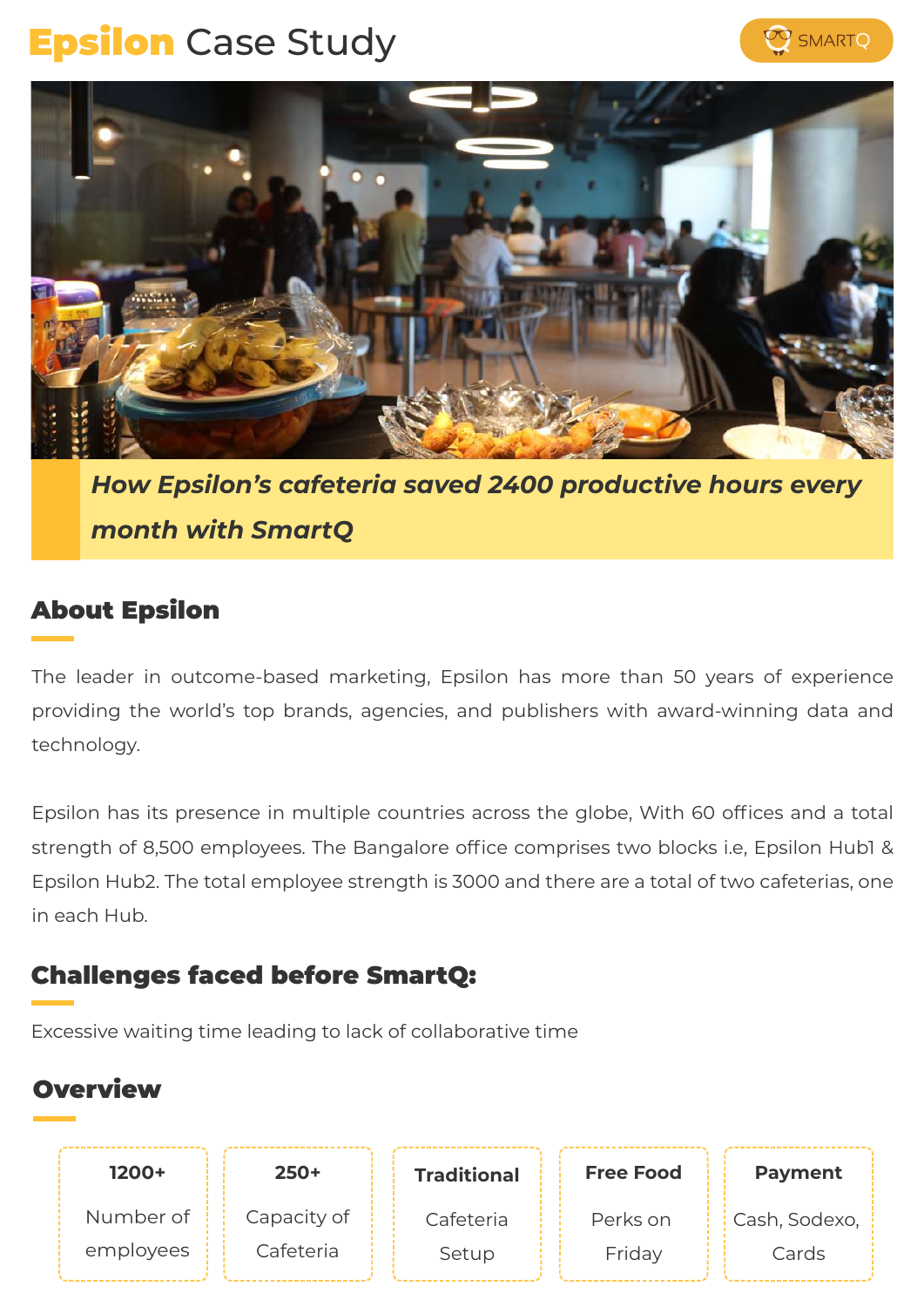### Pain Points



Epsilon's cafeteria was designed to be soothing and relaxing. However, the employee experience at the cafeteria presented a different story. They were running a traditional cafeteria set up with five different food counters i.e. Tuckshop, A la carte, buffet counter, snack counter, and coffee counter. The cafeteria also offered multiple transaction options like cash, Sodexo coupons, and debit cards.

The cafeteria had a capacity to dine 250 employees at a time. With a total strength of 1200 employees having a common break out time. This resulted in the employees rushing into the cafeteria causing huge congestion at the service counters and the food ordering bay in the cafeteria.

This was a serious problem for the corporate and the employees as they had to spend five to ten valuable minutes of their lunch time in queues

and an additional five to ten minutes at the food bay to receive their order. That is over 20 minutes of total lunchtime lost out of the allotted one hour. The delay naturally led to longer queues in a cafeteria that had limited capacity.

Additionally, Epsilon also has a very good employee benefits scheme, one of which is free food (lunch, snacks, and dinner) at the cafeteria every Friday. But the count for the number of meals consumed was not recorded and the company was charged for the total number of employees in total, irrespective of how many actually were present at the cafeteria. There was excess food wastage due to over-ordering of meals and no clear record of any events on Fridays.

Having identified the problem at hand, the management turned to SmartQ for an effective solution.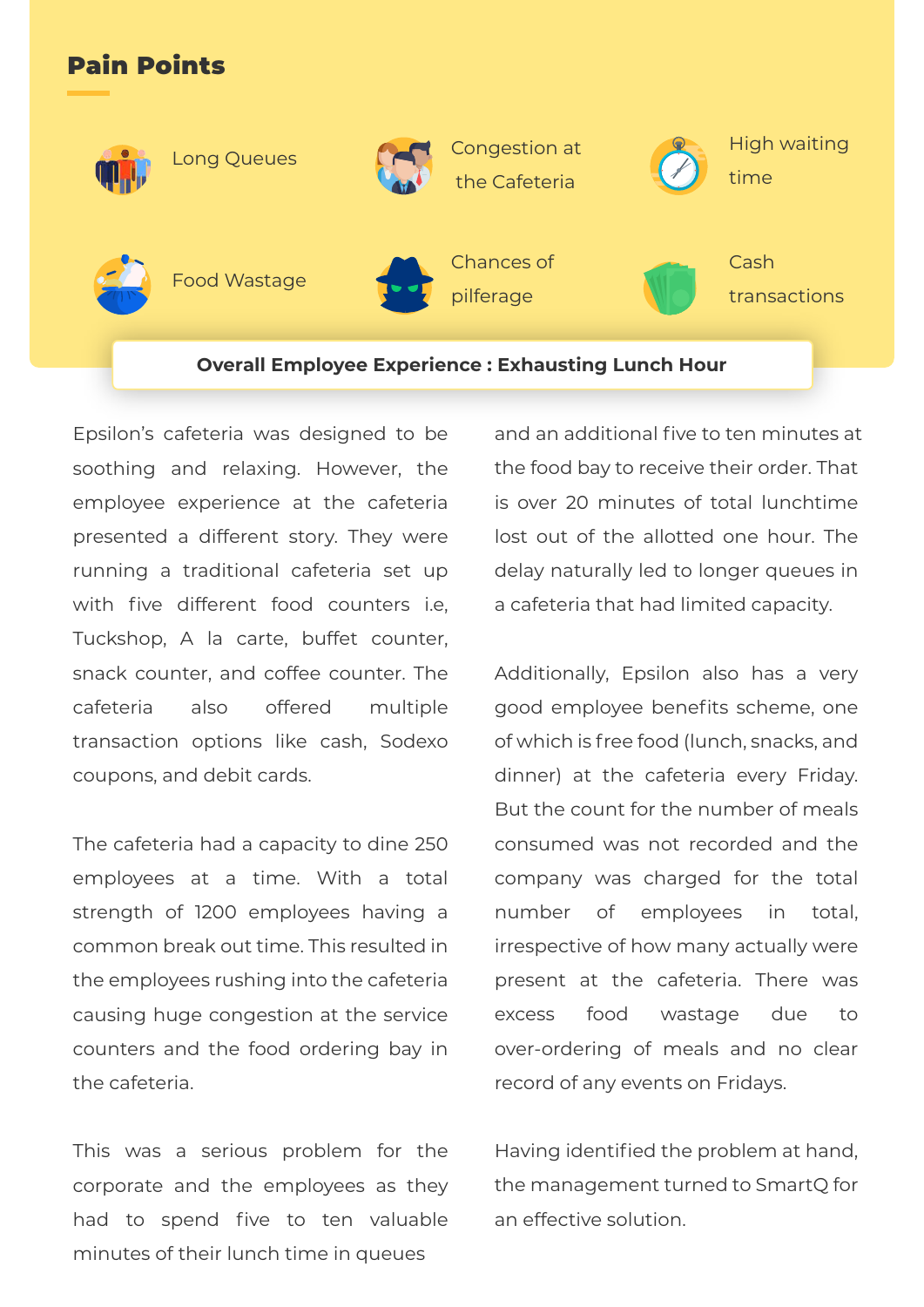# **Epsilon's Digital Cafeteria With Smart**

# **"**

# Mission:

Cut the queues, save time, and increase productivity – Introducing Epsilon's new age Digital Cafeteria



SmartQ's initial goal was to only digitize the cafeteria to avoid taking manual orders. However, with ground research, multiple problem areas emerged that needed to be addressed on priority to make the digitization a success.

# Additional goals identified:

- Cut down long queues at order and service areas
- Turn all transactions cashless
- Digitize operations for detailed view  $\bullet$ on orders and sales
- Deliver hassle-free dining experience for the employees
- Capture Friday orders accurately to rely on factual insights for future orders

# SmartQ Product Suits

**"**

**SmartQ App**



Food ordering application linked to an online wallet and access cards



#### **Self-ordering KiosK**

Placed in the cafeteria that allows employees to enter an order on the go



**Token Display System** 



Quick order fulfillment intimation system



**Point of Sale** An order receiving terminal placed at the vendor counters



#### **Recharge counter**

Placed at the entrance of cafeteria to recharge using CC/DC/UPI/Wallets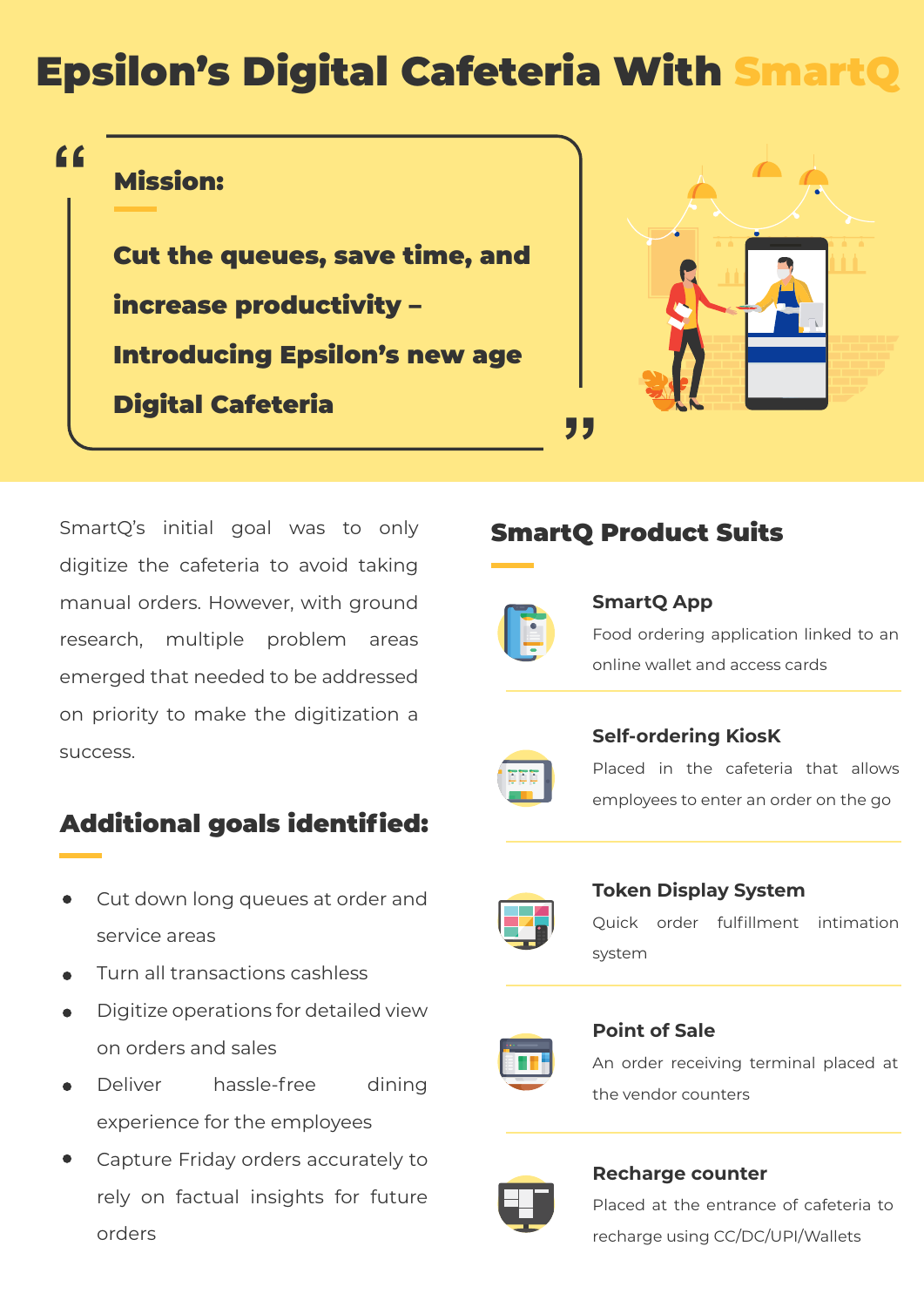#### For mobile app users



After SmartQ digital cafe implementation, employees started ordering food using their mobile phones at the comfort of their cabins. They installed the application from the app store, went through the menu, selected their food items, and checked out using a payment mode of their choice. Once the order was placed it was time for them to sit back and relax as they were exempted from standing in the infamous long queues.

With 20 minutes saved from standing in queues during their daily lunch hours, employees spent this collaborative time with their colleagues. This enabled the employees to interact more and build a strong social connection that made them happier and boosted their morale

which later resulted in positive work performance. And once they received the notification on their mobile when the food was ready, they just had to walk up to the counter and get the food.

# For Kiosk users



- Employees can walk up to the kiosk placed in various locations within the campus such as lift lobbies, exit doors etc.
- Tap the NFC cards provided to them on the kiosk to continue with the ordering
- Go through the menu and select the food items and checkout.
- Make the payment using a credit card, debit card, SmartQ wallet or
- UPI and complete the order Once the order is placed, employees receive a token with their unique order ID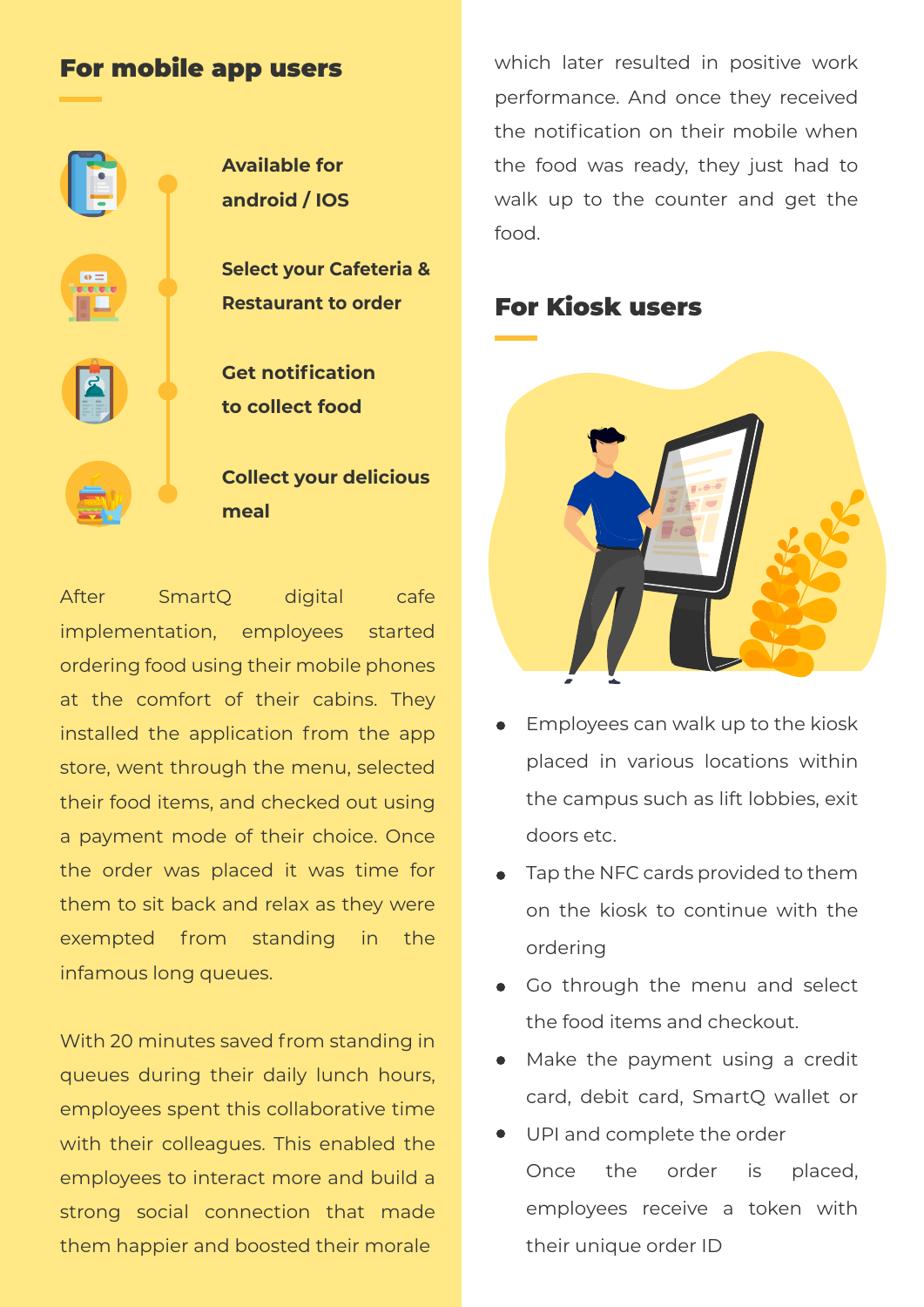- The token can be used to track their order on the token display system placed in the cafeteria counter while the employee sits and relax
- Once the order ID is displayed on the TDS, the employee can reach out to the counter, show his token and get his/her food

### For Visitors at the cafeteria



- Visitors can walk up to the counter where the POS machines are placed.
- Go through the menu and place their orders accordingly.
- Once the order is placed, they can pay using any mode of payment they are comfortable with
- After the payment, they receive a token, the token can be used to track their order on the token display system

• Once the order ID is displayed on the TDS, he/she can reach out to the counter, show the token and get the food

# Impact of the SmartQ Suite

The extensive tech-driven solution ensured that –

- The cafeteria was no longer congested
- Waiting times were reduced significantly
- There were no more long queues to order food
- Cash transactions reduced remarkably and online transactions taking the upper hand
- Bills are generated online and sent to the employees, thus going paperless
- Employees spend more quality time with colleagues during lunch time



The change was clearly visible, the impact of SmartQ in the cafeteria was